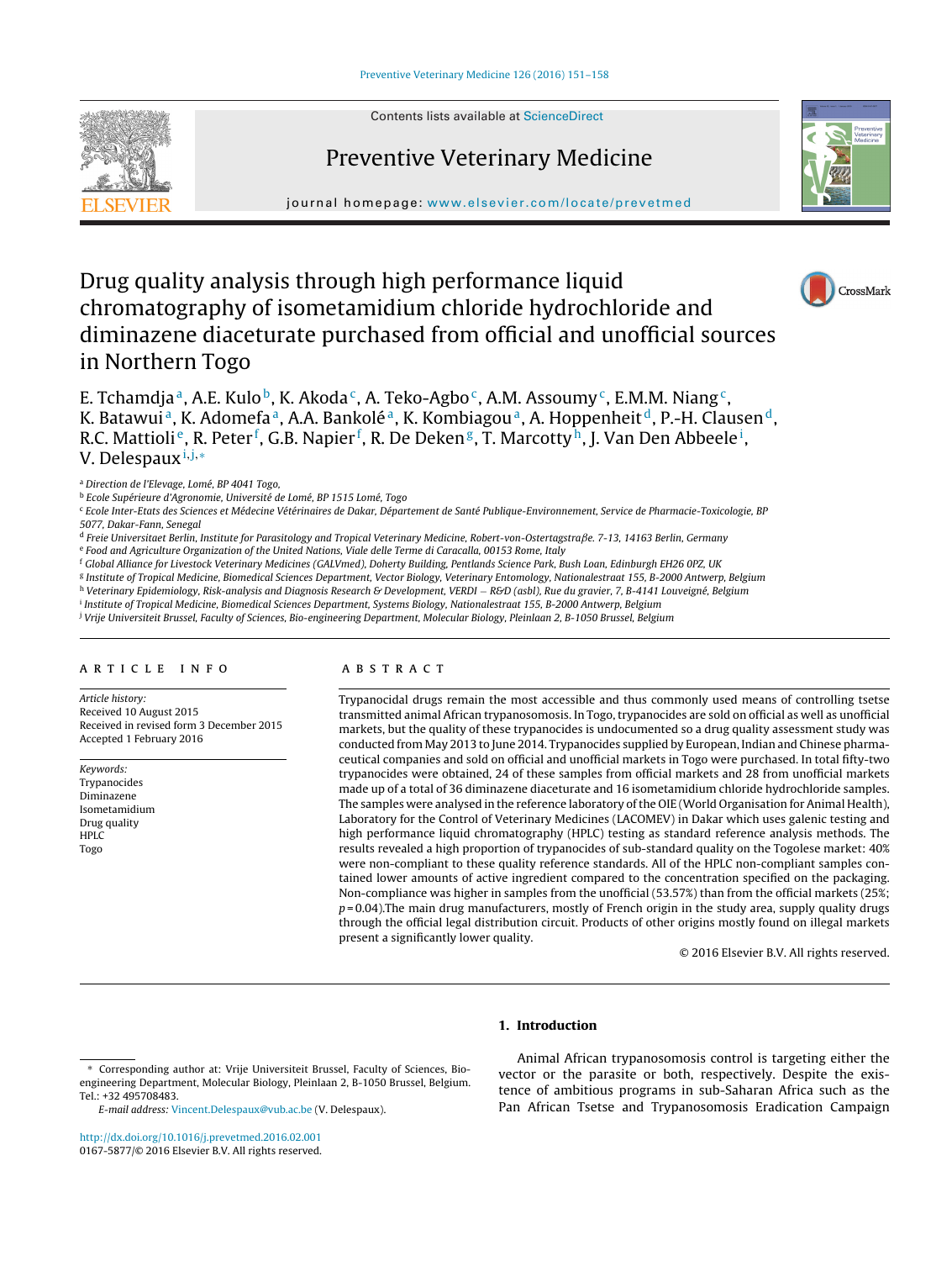(PATTEC) and numerous governmental initiatives in different countries to achieve elimination of the vector, tsetse flies are still omnipresent. Glossina spp. are resilient vectors whose populations can restore quickly after control operations cease. Even though many efficient techniques are available for tsetse control, such as traps and targets (Esterhuizen et [al.,](#page-6-0) [2011\),](#page-6-0) insecticide treated cattle ([Bauer](#page-6-0) et [al.,](#page-6-0) 1995; Vale et al., [1999;](#page-6-0) [Shaw](#page-6-0) et al., [2015\),](#page-6-0) ground/aerial spraying, and sterile insect technique [\(Bouyer](#page-6-0) et [al.,](#page-6-0) [2014\),](#page-6-0) elimination or even eradication of tsetse is unlikely to succeed in the near future because such interventions must be tediously planned at a continental scale in order to prevent tsetse re-infestation [\(Schofield](#page-6-0) [and](#page-6-0) [Kabayo,](#page-6-0) [2008\).](#page-6-0) This is not possible for small-scale livestock owners in tsetse-infested areas who rely on access to trypanocidal drugs and self-organised or community-based vector control activities to decrease the negative impacts of the disease on livestock production [\(Affognon](#page-6-0) et [al.,](#page-6-0) [2010;](#page-6-0) [Clausen](#page-6-0) et [al.,](#page-6-0) [2010;](#page-6-0) [Muhanguzi](#page-6-0) et [al.,](#page-6-0) [2015\).](#page-6-0) Ideally, trypanocidal drugs should be limited to use in treating clinical cases but in areas with high cattle densities under tsetse pressure, the restricted use of insecticides applied to the cattle's legs, lower belly, udder and the perianal region offers a much higher cost/benefit ratio ([Shaw](#page-6-0) et [al.,](#page-6-0) [2013,](#page-6-0) [2014,](#page-6-0) [2015\).](#page-6-0) Despite this and increasing drug resistance, animal trypanosomosis are still largely controlled by using trypanocides ([Clausen](#page-6-0) et [al.,](#page-6-0) [2010;](#page-6-0) [Mungube](#page-6-0) et [al.,](#page-6-0) [2012;](#page-6-0) [Shaw](#page-6-0) et [al.,](#page-6-0) [2015\).](#page-6-0)

Three compounds are in use, either diminazene diaceturate (DA) as a curative treatment, or as prophylaxis both isometamidium chloride hydrochloride (ISM) and homidium salts (homidium bromide and homidium chloride ethanoate). However, the use of homidium salts is no longer advisable due to their mutagenic effects ([Sutcliffe](#page-6-0) et [al.,](#page-6-0) [2014\).](#page-6-0) Because of their extensive and wide-spread use, resistance to DA and ISM has been increasingly reported in African countries such as Togo ([Delespaux](#page-6-0) et [al.,](#page-6-0) [2008;](#page-6-0) [Tchamdja,](#page-6-0) [2013\),](#page-6-0) and this threatens the sustainability of trypanosomosis prevention and control. The poor quality of these drugs is often cited as contributing to both the development and spread of trypanocidal drug resistance ([Geerts](#page-6-0) et [al.,](#page-6-0) [2001;](#page-6-0) [Grace,](#page-6-0) [2003;](#page-6-0) [Clausen](#page-6-0) et [al.,](#page-6-0) [2010\).](#page-6-0)

Studies conducted in 2003 in Togo and Benin [\(Teko-Agbo](#page-7-0) et [al.,](#page-7-0) [2003\)](#page-7-0) and in 2007 in Senegal [\(Walbadet,](#page-7-0) [2007\)](#page-7-0) showed that a high proportion of trypanocidal drugs circulating in the region were of poor quality. In 2013, the trypanocides DA and ISM accounted for the largest proportion of sales of veterinary medicines in Togo, at 38% of the 1.13 million euros declared in the official market ([Kombiagou,](#page-6-0) [2013\).](#page-6-0) This relatively high value trypanocide market encourages the maintenance of a large unofficial trade network, often operated by untrained people in weekly livestock or food markets, which in turn can lead to poor treatment outcomes if drugs are of sub-standard quality.

Experts agree that the use of sub-standard or counterfeit trypanocides has severe implications for animal health, public health and the local economy [\(Van](#page-7-0) [Gool](#page-7-0) [and](#page-7-0) [Mattioli,](#page-7-0) [2009;](#page-7-0) [Sutcliffe](#page-7-0) et [al.,](#page-7-0) [2014\).](#page-7-0) Even though the true proportion of such medicines is difficult to ascertain at a global scale, some research indicates that substandard drugs are being sold in significant numbers, generating a multi-billion dollar industry. The International Federation for Animal Health reports for example that the trade in unregistered and substandard veterinary drugs is worth \$400 million annually ([Kingsley,](#page-6-0) [2015\).](#page-6-0) At the same time, a sociological survey conducted in Nigeria states that farmers themselves identified poor quality trypanocides as a negative impact on their livestock [\(Kingsley,](#page-6-0) [2015\).](#page-6-0) Industry representatives on the other hand emphasized that the large market for substandard or fake products acted as a major disincentive for the development of new products, whereby the direct damage of sub-standard drugs was held responsible for treatment failure [\(Kingsley,](#page-6-0) [2015\).](#page-6-0)

The objectives of this study were thus to assess the quality of trypanocidal drugs sold in official and unofficial markets by different suppliers from different countries and to discuss the results within the framework of the rules and regulations for veterinary pharmaceuticals in Togo.

This study is part of a joint initiative for trypanocidal drug quality control in Africa whose partners include the Global Alliance for Livestock Veterinary Medicines (GALVmed), the Food and Agriculture Organization of United Nations (FAO), the International Federation of Animal Health (IFAH), the International Atomic Energy Agency (IAEA) and the EC-funded Trypanosomosis Rational Chemotherapy program (TRYRAC).

# **2. Materials and methods**

#### 2.1. Study site and period

The study was conducted in Northern Togo in Kara and Savan-nah regions ([Fig.](#page-2-0) 1), where 71% of the country's livestock production is concentrated [\(Ministère](#page-6-0) [de](#page-6-0) [l'Agriculture](#page-6-0) [Elevage](#page-6-0) [et](#page-6-0) [Pêche,](#page-6-0) [2013\).](#page-6-0) Drugs were purchased from two wholesalers and from four veterinary pharmacies, owned and run by veterinarians (official market) as well as from six weekly markets (unofficial). The trypanocidal drugs were collected in May 2013 and analysed at the Laboratory for the Control of Veterinary Medicines (LACOMEV) in Dakar, Senegal from July 2013 until July 2014.

# 2.2. Purchase of medicines

The protocol for purchasing DA and ISM was developed by LACOMEV, one of the reference laboratories of the World Animal Health Organisation (OIE). The products were purchased from the sellers (official and unofficial) and then sealed in plastic bags identified by a unique ID number. Information about (i) the trade name, (ii) the supplier, (iii) the place and date of manufacture, (iv) the expiry date and finally (v) the place of purchase were recorded on a standardised form.

To ensure sufficient sample quantity for analysis, 5 sachets of 10.5 g and 10 sachets of 1.05 g as well as 5 sachets of 1 g and 10 sachets of 125 mg were purchased for each DA and ISM sample, respectively.

In total, 52 samples (36 of DA and 16 of ISM) representing 25 different trade names were purchased (24 and 28 from the official and unofficial market respectively), and analysed at LACOMEV prior to the expiry date. The distribution of the samples according to active ingredient and marketing channel (official versus unofficial) is provided in [Table](#page-2-0) 1.

#### 2.3. Identification and storage of samples

The samples received at LACOMEV were entered into aMicrosoft Access database. Identification codes were assigned to each sample and samples were stored in the sample laboratory where temperature is maintained at 22◦ +/− 2 ◦C.

## 2.4. Quality assessment

Quality was assessed by (i) galenic tests, (ii) identification and (iii) measure of the concentration of the active ingredient. The galenic test included pH measurement, the solubility of readymade solutions as well as solutions prepared from DA granules or ISM powder according to the manufacturer's recommendations. The pH was measured using a Mettler-Toledo MP 230 pH meter with a pH between 4 and 7 considered as compliant. The solubility of solutions (ready-made or reconstituted) was assessed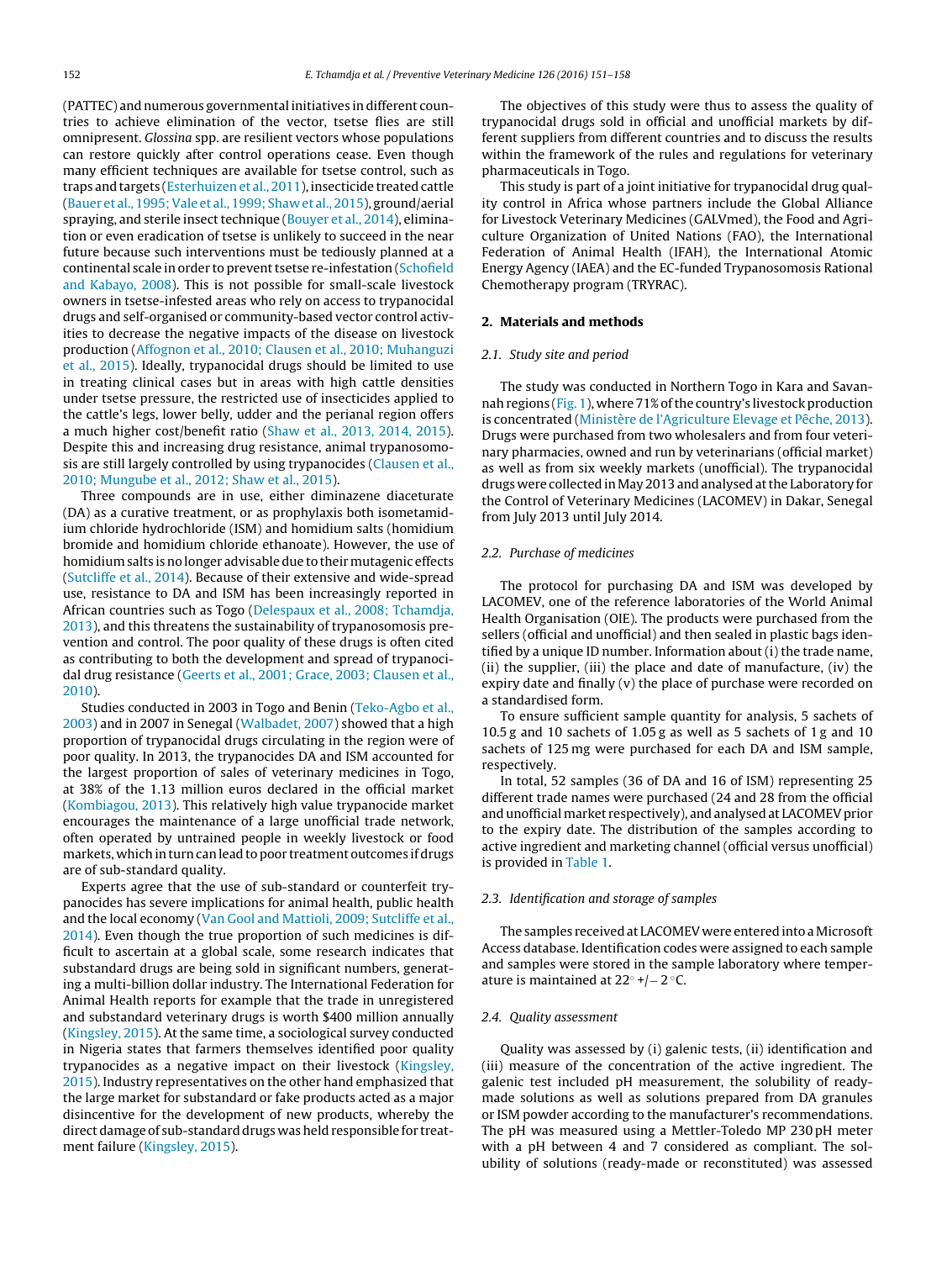<span id="page-2-0"></span>

**Fig. 1.** Sites of purchase of trypanocidal medicines in Northern Togo.

# **Table 1** Proportion of compliant ISM and DA drugs sampled from official and illegal outlets (number compliant/number tested).

| Compound   | Official circuit |            | Open market  | Total |
|------------|------------------|------------|--------------|-------|
|            | Pharmacy         | Wholesaler | (unofficial) |       |
| <b>ISM</b> | 5/6              | 3/4        | 5/6          | 13/16 |
| DA         | 4/4              | 6/10       | 8/22         | 18/36 |
| Total      | 9/10             | 9/14       | 13/28        | 31/52 |



# $C_{14}H_{15}N_7.2C_4H_7NO_3.4H_2O$

**Fig. 2.** Molecular structure of diminazene diaceturate [\(Sutcliffe](#page-6-0) et [al.,](#page-6-0) [2014\).](#page-6-0)

visually with the naked eye for the absence of visible solid particles. Identification and concentration of the active ingredient were assessed using high performance liquid chromatography (HPLC) according to the OIE's monograph prepared by GALVmed, FAO and IFAH in collaboration with Manchester Metropolitan University and IAEA [\(Sutcliffe](#page-6-0) et [al.,](#page-6-0) [2014\).](#page-6-0) The reference substances were provided to LACOMEV by the consortium GALVmed/FAO/IAEA/IFAH. The reference substances for diminazene diaceturate (Fig. 2) and isometamidium chloride hydrochloride ([Fig.](#page-3-0) 3) [\(Igoli](#page-6-0) et [al.,](#page-6-0) [2014;](#page-6-0) [Sutcliffe](#page-6-0) et [al.,](#page-6-0) [2014\)](#page-6-0) were manufactured by VETOQUINOL and CEVA, respectively. For DA, a measured concentration within  $\pm 10\%$ of the manufacturer's label claim was considered as compliant according to the threshold applied by LACOMEV ([Tettey](#page-7-0) et [al.,](#page-7-0) [2002\).](#page-7-0) For ISM, the following criteria according OIE monograph were used: (i) presence of the four isomers (I, II, III, IV), (ii) a proportion of isomer I (principal component) equal to or greater than 55%, (iii) a proportion of isomers II, III and IV was equal to or less than 40% and (iv) a proportion of the four isomers between 95–102%.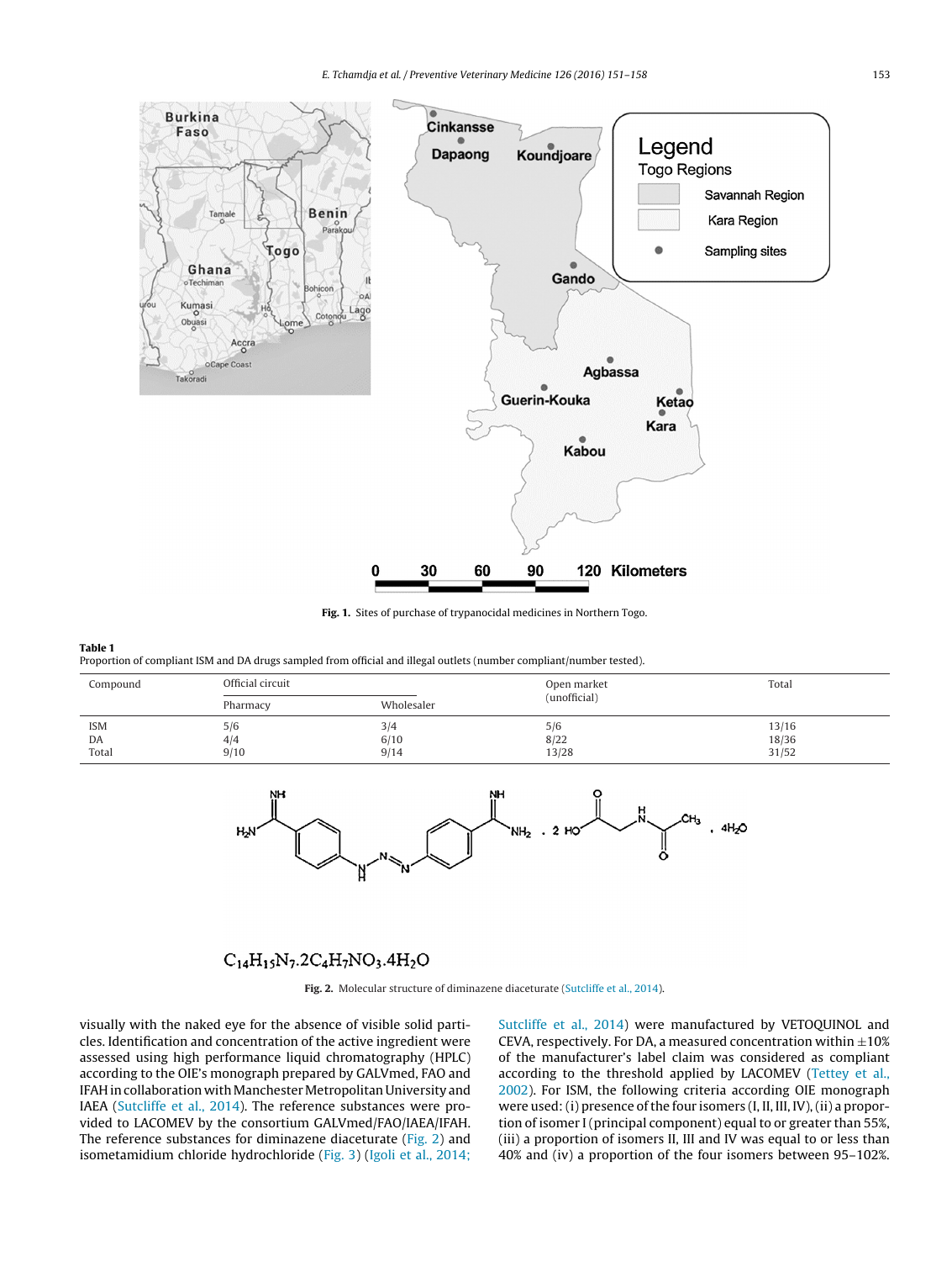<span id="page-3-0"></span>

Fig. 3. Molecular structure of isometamidium chloride hydrochloride [\(Sutcliffe](#page-6-0) et [al.,](#page-6-0) [2014\).](#page-6-0)

н

Pharmaceutical companies of the purchased test samples have been anonymised. Full details about the HPLC method i.e. specificity, robustness, precision, linearity as well as the limit of detection and quantification were described by [Atsriku](#page-6-0) et [al.](#page-6-0) [\(2002\).](#page-6-0)

# 2.5. Data analysis

First, the binary compliance data was analysed in a logistic regression using drug (DA or ISM), circuit (official or not) and the interaction between the two as explanatory variables. To investigate the causes of the lack of compliance, the proportion of compliant samples and exact 95% confidence intervals were calculated for the main manufacturers individually and for the grouped smaller manufacturers (manufacturers with 1 or 2 samples only). Finally, a backward stepwise logistic regression with origin (French, European or Asian), drug (ISM and DA) and circuit (official or not) or seller (veterinary pharmacies, wholesalers or unofficial as open markets) as explanatory variables was used to evaluate their respective statistical significance.

# **3. Results**

Only two samples, diminazene diaceturate samples, were noncompliant, based on the galenic test. HPLC analysis showed that all of the non-compliant trypanocides contained insufficient active ingredient. The proportions of compliant samples according to galenic testing, identification of the active ingredients and determination of their concentration are presented in [Table](#page-2-0) 1. The results showed that overall 40% were non-compliant; 50% for DA and 19% for ISM. In the official circuit, 25% of the samples were found noncompliant, whereas 54% of the drugs from illegal markets were non-compliant. The logistic regression using the drug (ISM or DA), the distribution circuit (official or unofficial) and the interaction between the two revealed no statistical effect of the drug ([Fig.](#page-4-0) 4). Using the distribution circuits (official or not) as only explanatory variable, it appeared that a significant higher proportion of drugs distributed in unofficial markets were non-compliant  $(p=0.04)$ . This is particularly true for DA (64% vs 19% in official circuit;  $p = 0.05$ ).

The 52 samples were produced by a total of 16 manufacturers. Most samples were produced by five of them (4–10 samples from each) whereas 14 samples were produced by 11 other companies. [Fig.](#page-4-0) 5 displays the proportions of non-compliant samples for the main manufacturers and the 95% confidence intervals.

Most of the brands of the 52 samples were supplied by French companies (32). Other countries of origin included India (11), Holland (2), Belgium (2), Spain (2), UK (2) and China (1). For further analysis, samples were grouped as French samples (32), samples of other origin (8) or Asian samples (12). In a backward stepwise logis-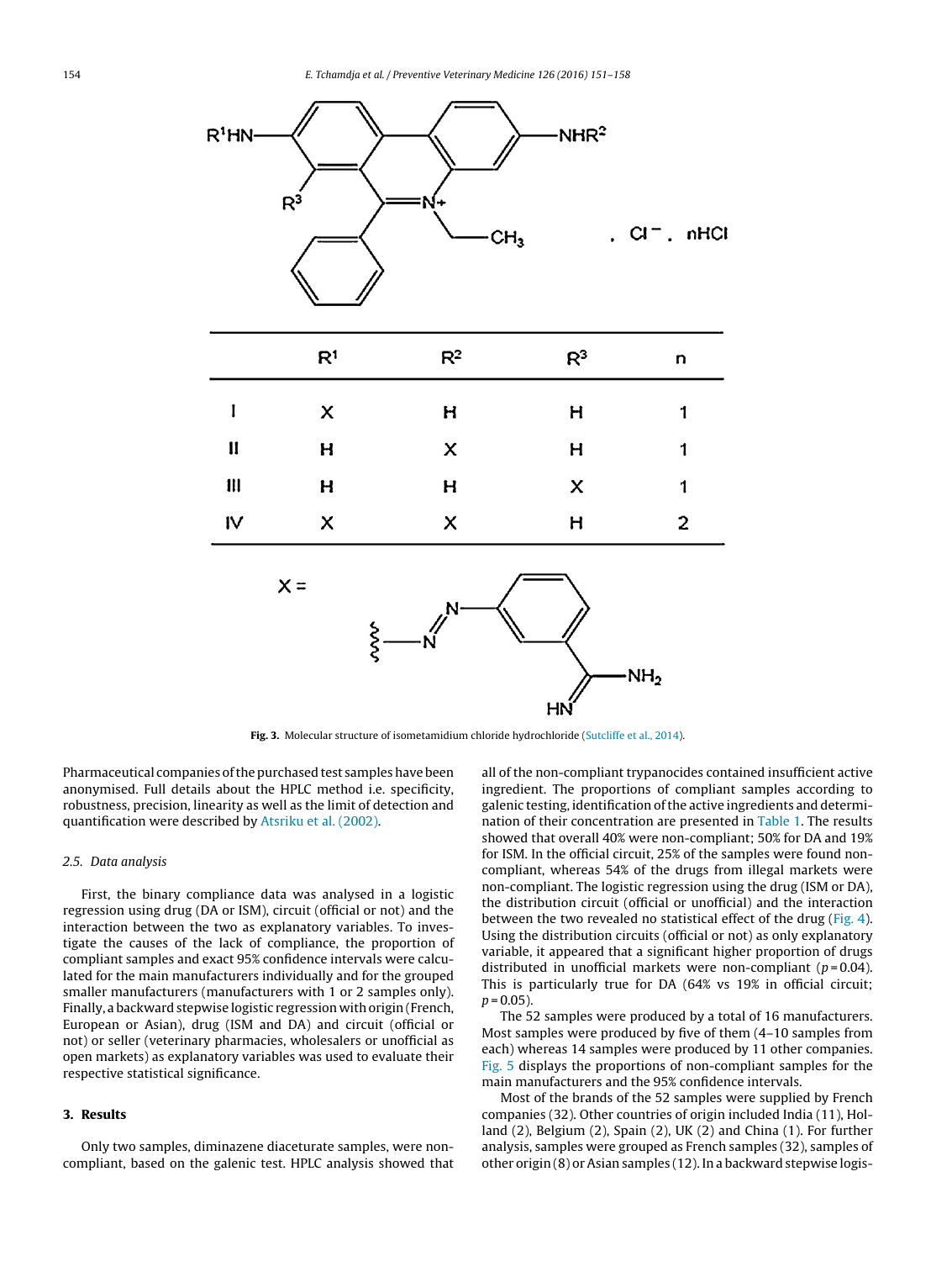<span id="page-4-0"></span>

**Fig. 4.** Proportion of compliant samples in function of the drug (ISM or DA) and the distribution circuit (official or not) with 95% confidence intervals.



**Fig. 5.** Proportion of non-compliant drugs by manufacturer with 95% confidence intervals With A, B, C, D and E as anonymised pharmaceutical companies; others as grouped pharmaceutical companies.

tic regression using origin (French, European or Asian), drug (ISM and DA) and circuit (official or not) or seller (veterinary pharmacy, wholesaler or unofficial) as explanatory variables, France was the only significant variable with  $p < 0.1$  ( $p < 0.001$ ;  $p = 0.001$  for DA on its own). A total of 82% of the French samples met the quality standards (95% CI: 57–94%) while 13% (95% CI: 2–54%) and 27% (95% CI: 9–59%) of other European and Asian samples were compliant, respectively.

Collinearity was observed between countries of origin and distribution circuits [\(Table](#page-5-0) 2). Whereas French and Asian drugs are distributed in equivalent quantities through unofficial channels (44 and 50% respectively), drugs of European origin other than French were only found in open markets (unofficial circuit).

#### 3.1. Non-compliance at different thresholds

The proportions of non-compliant samples were computed using different thresholds of percentage deviance from stated amounts of active ingredients. Increasing thresholds of +/−5, 10, 15 and 20% gave non-compliance results of 46; 40; 19 and 10% respectively.

# **4. Discussion**

#### 4.1. Overall results and study limitations

Quality assessment of trypanocides is a prerequisite to ensure good quality drugs for the management of trypanosomoses and the prevention of drug resistance ([Clausen](#page-6-0) et [al.,](#page-6-0) [2010\).](#page-6-0) This study focused on the identification of the active ingredients, the determination of their concentration, galenic testing of solubility and pH testing of the reconstituted solutions but the assessment of contaminants, impurities and/or degradation products was not performed. However, since this study did not verify the authenticity of samples, as LACOMEV did not have samples of packaging from pharmaceutical companies for comparison, the place of manufacture and the name of the supplier were simply recorded from the packaging.

Results for non-compliance depended on the threshold that is used. The threshold recommended by OIE for DA is +/−5% ([Sutcliffe](#page-6-0) et [al.,](#page-6-0) [2014\).](#page-6-0) However, for purposes of comparison with previous studies conducted by LACOMEV we used the threshold of +/−10%. This threshold is the current standard applied by LACOMEV and is based on studies of [Tettey](#page-7-0) et [al.](#page-7-0) [\(2002\).](#page-7-0) In this work the rate of noncompliance for the tested 52 samples was 40% using the threshold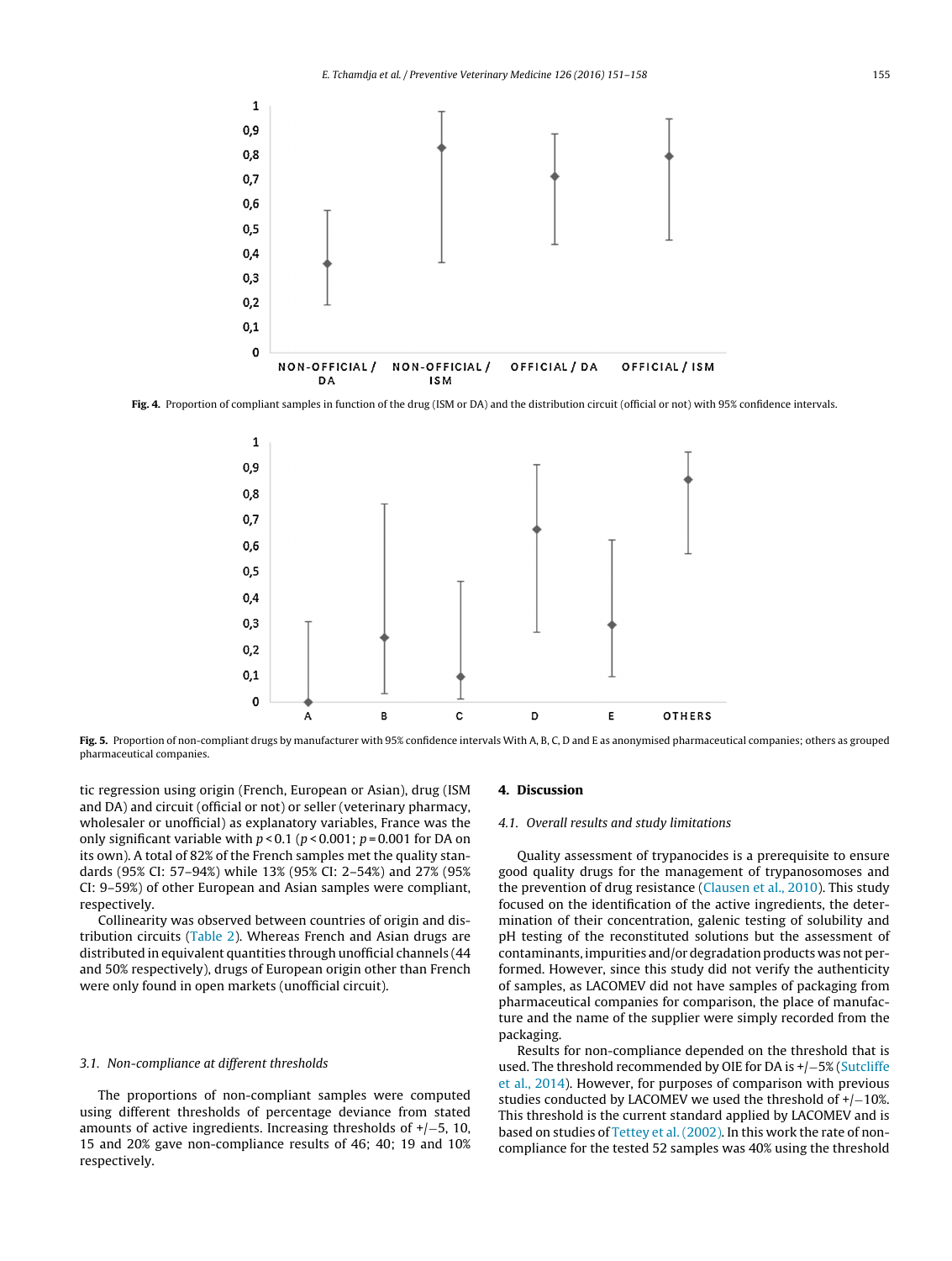<span id="page-5-0"></span>

| Proportion of compliant ISM and DA drugs according to regions of origin (number compliant/number tested). |  |
|-----------------------------------------------------------------------------------------------------------|--|

| Origin | Official circuit |            | Open market<br>(unofficial) | Total |
|--------|------------------|------------|-----------------------------|-------|
|        | Pharmacy         | Wholesaler |                             |       |
| France | 9/10             | 7/8        | 11/14                       | 27/32 |
| Europe | 0/0              | 0/0        | 1/8                         | 1/8   |
| Asia   | 0/0              | 2/6        | 1/6                         | 3/12  |
| Total  | 9/10             | 9/14       | 13/28                       | 31/52 |

of +/−10%. Obviously, this rate would increase to 46% if the OIE threshold of +/−5% had been used. Thresholds of +/−20%, classified as extremely deviating by the World Health Organization in a study on anti-malarial medicine [\(World](#page-7-0) [Health](#page-7-0) [Organization,](#page-7-0) [2011\)](#page-7-0) would have resulted in this case of an only 10% non-compliance.

The rate of non-compliant trypanocides of 40% in this study is well below the detected 71% in Ivory Coast [\(Assoumy](#page-6-0) et [al.,](#page-6-0) [2010\),](#page-6-0) 100% in Cameroon ([Teko-Agbo](#page-7-0) et [al.,](#page-7-0) [2009\)](#page-7-0) and 70% in Senegal ([Akoda](#page-6-0) et [al.,](#page-6-0) [2008\).](#page-6-0) However, it is equivalent to the level of 42% which was observed in Burkina Faso by [Teko-Agbo](#page-7-0) et [al.](#page-7-0) [\(2011\).](#page-7-0) This study provides information about the quality of trypanocidal drugs available to farmers in Togo but it is not really possible to link non-compliance to the quality of the original product or to poor conditions of storage leading to a chemical degradation. All of the trypanocides that qualified as non-compliant by HPLC analysis contained less active ingredient than indicated. The result is particularly concerning in a country where resistance to DA and ISM has been detected [\(Tchamdja,](#page-7-0) [2013\)](#page-7-0) and where the development of resistance is very likely being linked to under-dosing ([Grace,](#page-6-0) [2003\).](#page-6-0)

# 4.2. Non-compliance according to active ingredient

In total, DA samples showed greater non-compliance (50%) than ISM samples (19%). This high proportion of non-compliance for DA could be explained by the fact that the molecule is easier to synthesize, has a larger market and is therefore produced by several companies. This explains the wide range of sources for products containing DA compared to ISM which in turn increases the probability of poor quality and even falsification.

# 4.3. Non-compliance related to the marketing channel

Surprisingly, non-compliant trypanocides in Togo were found in both the official (25%) and unofficial markets (54%). The same observations have been made in studies in Burkina Faso (42%/43%) Cameroon (100%/100%), Ivory Coast(46%/30%) and Senegal (60%/80%) for the official and unofficial markets, respectively ([Akoda](#page-6-0) et [al.,](#page-6-0) [2008;](#page-6-0) [Assoumy](#page-6-0) et [al.,](#page-6-0) [2010;](#page-6-0) [Teko-Agbo](#page-6-0) et [al.,](#page-6-0) [2011,2009\).](#page-6-0) It is unlikely that the 54% of non-compliance observed within the unofficial market is solely due to poor conditions of storage, transport and/or handling. This situation is more likely to be linked to the source of supply and to a lack of quality control during manufacture. In addition to the poor quality of trypanocides, these medicines are often administered by untrained livestock keepers who may not accurately measure the weight of their cattle when treating and willthus failto administer correct dosages as described [Grace](#page-6-0) et al. (2008). Prices of trypanocides sold on unofficial markets are considerably lower than those from the official sector which may encourage livestock keepers to buy these products. The problem is complicated by the fact that people who illegally practice veterinary medicine often act as trypanocide wholesalers bringing even more confusion about what is official and what is not [\(Pissang](#page-6-0) [and](#page-6-0) [Faye,](#page-6-0) [2012;](#page-6-0) [Hoppenheit](#page-6-0) et [al.,](#page-6-0) [2014\).](#page-6-0) This results in reduced drug efficacy, poor treatment outcomes, increased drug resistance and thereby negatively impact the livestock economy in Togo.

4.4. Non-compliance according to supplier's company and country

When looking at the results for compliance assorted by places of origin of the supplier, products from Asian companies were significantly more likely to be non-compliant (75%) compared to those from France (14%). For both countries, the proportions of samples collected from the unofficial and official sectors were similar (50 and 44% unofficial from Asia and France respectively). Trypanocides supplied by other companies (Holland, Belgium, Spain, UK and China) were all found and purchased from the unofficial market and were mostly non-compliant.

Comparable results were demonstrated in a study of antimalarial medicine in six African countries. Among products that were imported from China, India, Vietnam and Bangladesh, the rates of non-compliance were 24, 33, 50 and 100% respectively compared to 2% in medicines that were imported from South Africa and the United States [\(World](#page-7-0) [Health](#page-7-0) [Organization,](#page-7-0) [2011\).](#page-7-0) All of the brand names were anonymised in this study but the respective companies will be contacted individually to inform them about the outcomes of these quality tests.

# 4.5. Non-compliant medicines and veterinary pharmaceutical legislations in Togo

Togo has established a legal framework to resolve the problem of unregulated trade in veterinary medicines, including trypanocides: a law, a decree and two orders dictate the importation and supply of veterinary medicines [\(Ministère](#page-6-0) [de](#page-6-0) [l'Agriculture](#page-6-0) [Elevage](#page-6-0) [et](#page-6-0) [Pêche,](#page-6-0) [1998,](#page-6-0) [2005,](#page-6-0) [2010,](#page-6-0) [2012\).](#page-6-0) It is essential to effectively implement these rules and to raise awareness among the principal stakeholders of the official and unofficial trade of veterinary medicines in order to combat the high prevalence of poor quality trypanocides in Togo. It will be necessary to thoroughly control unofficial trade and to enforce the quality control of suppliers, ensuring that the trypanocides imported into Togo meet quality standards to obtain a marketing authorisation from theWestAfrican Economic and Monetary Union (UEMOA). Among the 25 analysed trypanocide brands, only five possessed a legal marketing authorisation allowing their sale in Togo and in the UEMOA, all of which were manufactured in France ([UEMOA,](#page-7-0) [2012a,](#page-7-0) [2012b,](#page-7-0) [2012c,](#page-7-0) [2013a,](#page-7-0) [2013b\).](#page-7-0) All five legally marketed brands were compliant.

It is the responsibility of the relevant authorities in collaboration with the National Association of Veterinarians in Togo to apply the legal framework for veterinary pharmaceuticals in order to reduce illegal trade of poor quality veterinary medicines in Togo because trypanocides of good quality are a prerequisite to control animal African trypanosomosis and minimise the emergence of drug resistance [\(Clausen](#page-6-0) et [al.,](#page-6-0) [2010\).](#page-6-0)

Registered veterinarians in Togo are mostly situated in the south of the country which is the administrative centre, whereas the cattle population is concentrated in the northern regions ([Pissang](#page-6-0) [and](#page-6-0) [Faye,](#page-6-0) [2012;](#page-6-0) [Hoppenheit](#page-6-0) et [al.,](#page-6-0) [2014\).](#page-6-0) Thus, small-scale farmers are often struggling to receive state of the art veterinary care for their animals which makes them vulnerable to purchases of low priced and poor quality products on the unofficial market. Only if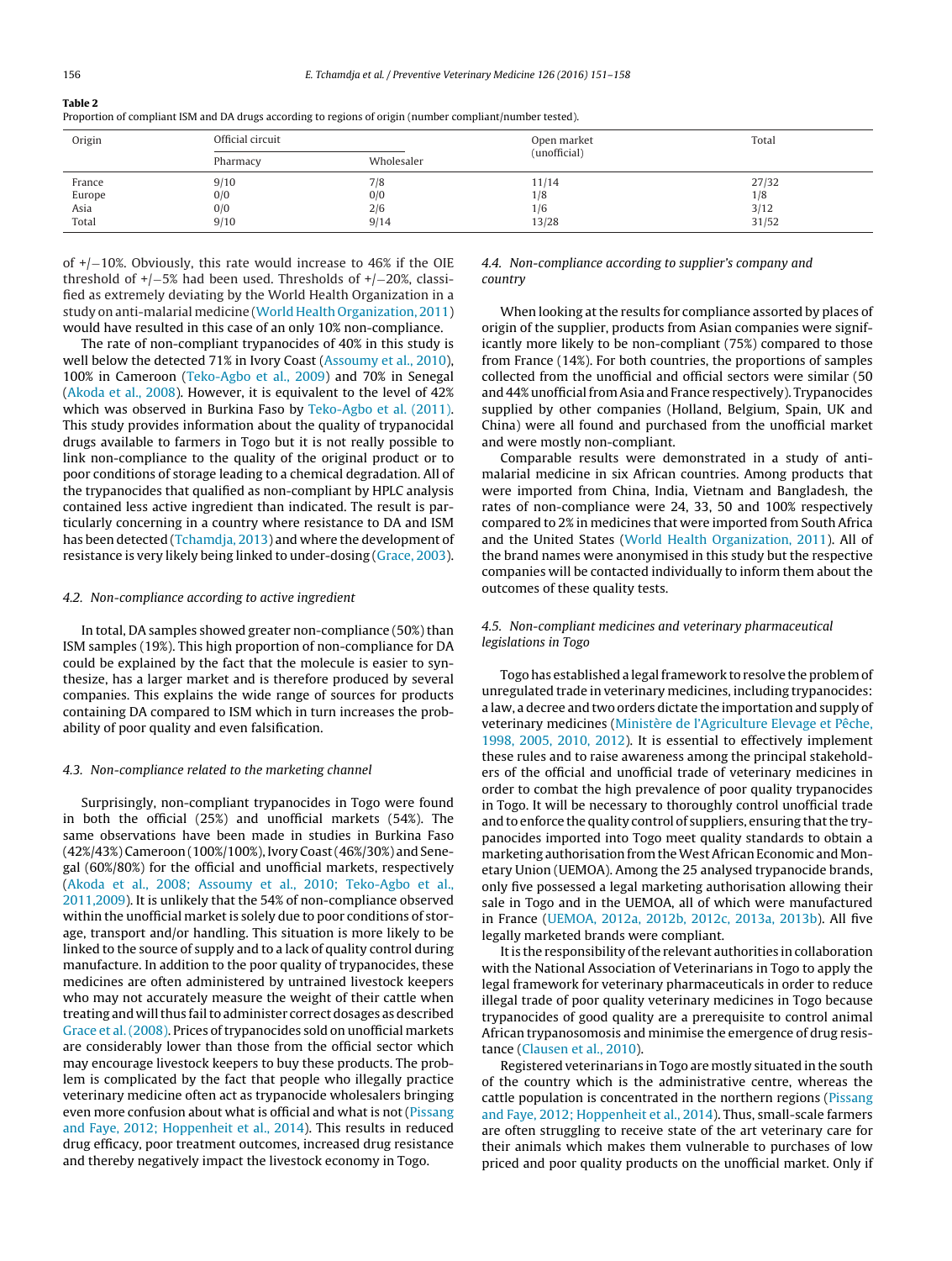<span id="page-6-0"></span>the existing laws of Togo are enforced in the northern region, with for instance the support of yet to be legalised animal health workers, will a reduction in poor quality trypanocides in this market be addressed.

# **5. Conclusions**

The main drug manufacturers, mostly of French origin in the study area, supply quality drugs through a legal distribution circuit. Products of other origins mostly found on illegal markets present a significantly lower quality. The results of this study on the quality of trypanocides demonstrate a high proportion of non-compliant products used for the treatment of animal African trypanosomosis. This non-compliance compromises the efficacy of the treatment as well as boosts the development of drug resistance, which is already suspected to exist in Togo ([Tchamdja,](#page-7-0) [2013\).](#page-7-0) The first step to the solution to this problem will be the enforcement of national and sub-regional laws (UEMOA) on the quality control, importation, supply and utilisation of veterinary medicines. Furthermore, high quality veterinary products should not be in competition with products of unknown or sub-standard quality. Low priced products will always be more attractive to cattle breeders with limited financial resources but no way of reliably testing for quality and effectiveness. This is why it is of utter importance to ensure a legal framework that is enforced, quality controlled and supported by skilled veterinary personal at the field level in order to practice and communicate state of the art veterinary care where it is needed most.

# **Acknowledgements**

The authors thank the European Union and the associated project Trypanosomosis Rational Chemotherapy (TRYRAC) as well as the Global Alliance for Livestock Veterinary Medicines (GALVmed) supported by Bill & Melinda Gates Foundation and the UK Government's Department for International Development (DFID), the Food and Agriculture Organization of United Nations (FAO), the International Federation of Animal Health (IFAH), the International Atomic Energy Agency (IAEA) for the establishment and quality control of the LACOMEV laboratory. They also thank Anna Dean of the WHO for the improvement of the language. Views reflected are solely of the authors.

## **References**

- Affognon, H., Randolph, T.F., Waibel, H., 2010. Economic analysis of animal disease control inputs at farm level: the case of trypanocide use in villages under risk of drug resistance in West Africa [WWW Document]. Livest. Res. Rural Dev., URL [http://www.lrrd.org/lrrd22/12/affo22224.htm.](http://www.lrrd.org/lrrd22/12/affo22224.htm)
- Akoda, K., Walbadet, L., Niang, E.M.M., Teko-Agbo, A., 2008. [Qualité](http://refhub.elsevier.com/S0167-5877(16)30052-6/sbref0010) [des](http://refhub.elsevier.com/S0167-5877(16)30052-6/sbref0010) [médicaments](http://refhub.elsevier.com/S0167-5877(16)30052-6/sbref0010) [vétérinaires](http://refhub.elsevier.com/S0167-5877(16)30052-6/sbref0010) [en](http://refhub.elsevier.com/S0167-5877(16)30052-6/sbref0010) [circulation](http://refhub.elsevier.com/S0167-5877(16)30052-6/sbref0010) [au](http://refhub.elsevier.com/S0167-5877(16)30052-6/sbref0010) [Sénégal.](http://refhub.elsevier.com/S0167-5877(16)30052-6/sbref0010) [Rev.](http://refhub.elsevier.com/S0167-5877(16)30052-6/sbref0010) [Afr.](http://refhub.elsevier.com/S0167-5877(16)30052-6/sbref0010) [Santé](http://refhub.elsevier.com/S0167-5877(16)30052-6/sbref0010) [Prod.](http://refhub.elsevier.com/S0167-5877(16)30052-6/sbref0010) [Anim.](http://refhub.elsevier.com/S0167-5877(16)30052-6/sbref0010) [6,](http://refhub.elsevier.com/S0167-5877(16)30052-6/sbref0010) [29–33.](http://refhub.elsevier.com/S0167-5877(16)30052-6/sbref0010)
- Assoumy, A.M., Teko-Agbo, A., Akoda, K., Niang, E.M.M., Oulai, J., 2010. [Qualité](http://refhub.elsevier.com/S0167-5877(16)30052-6/sbref0015) [pharmaceutique](http://refhub.elsevier.com/S0167-5877(16)30052-6/sbref0015) [des](http://refhub.elsevier.com/S0167-5877(16)30052-6/sbref0015) [médicaments](http://refhub.elsevier.com/S0167-5877(16)30052-6/sbref0015) [vétérinaires](http://refhub.elsevier.com/S0167-5877(16)30052-6/sbref0015) [en](http://refhub.elsevier.com/S0167-5877(16)30052-6/sbref0015) [Côte](http://refhub.elsevier.com/S0167-5877(16)30052-6/sbref0015) [d'Ivoire:](http://refhub.elsevier.com/S0167-5877(16)30052-6/sbref0015) [cas](http://refhub.elsevier.com/S0167-5877(16)30052-6/sbref0015) [du](http://refhub.elsevier.com/S0167-5877(16)30052-6/sbref0015) [district](http://refhub.elsevier.com/S0167-5877(16)30052-6/sbref0015) [d'Abidjan.](http://refhub.elsevier.com/S0167-5877(16)30052-6/sbref0015) [Rev.](http://refhub.elsevier.com/S0167-5877(16)30052-6/sbref0015) [Afr.](http://refhub.elsevier.com/S0167-5877(16)30052-6/sbref0015) [Santé](http://refhub.elsevier.com/S0167-5877(16)30052-6/sbref0015) [Prod.](http://refhub.elsevier.com/S0167-5877(16)30052-6/sbref0015) [Anim.](http://refhub.elsevier.com/S0167-5877(16)30052-6/sbref0015) [8,](http://refhub.elsevier.com/S0167-5877(16)30052-6/sbref0015) [149–153.](http://refhub.elsevier.com/S0167-5877(16)30052-6/sbref0015)
- Atsriku, C., Watson, D.G., Tettey, J.N.A., Grant, M.H., Skellern, G.G., 2002. Determination of diminazene aceturate in pharmaceutical formulations by HPLC and identification of related substances by LC/MS. J. Pharm. Biomed. Anal. 30, 979–986, [http://dx.doi.org/10.1016/S0731-7085\(02\)](dx.doi.org/10.1016/S0731-7085(02) 00450-8) 00450[-8](dx.doi.org/10.1016/S0731-7085(02) 00450-8).
- Bauer, B., Amsler-Delafosse, S., Clausen, P.-H., Kabore, I., Petrich-Bauer, J., 1995. [Successful](http://refhub.elsevier.com/S0167-5877(16)30052-6/sbref0025) [application](http://refhub.elsevier.com/S0167-5877(16)30052-6/sbref0025) [of](http://refhub.elsevier.com/S0167-5877(16)30052-6/sbref0025) [deltamethrin](http://refhub.elsevier.com/S0167-5877(16)30052-6/sbref0025) [pour](http://refhub.elsevier.com/S0167-5877(16)30052-6/sbref0025) [on](http://refhub.elsevier.com/S0167-5877(16)30052-6/sbref0025) [to](http://refhub.elsevier.com/S0167-5877(16)30052-6/sbref0025) [cattle](http://refhub.elsevier.com/S0167-5877(16)30052-6/sbref0025) [in](http://refhub.elsevier.com/S0167-5877(16)30052-6/sbref0025) [a](http://refhub.elsevier.com/S0167-5877(16)30052-6/sbref0025) [campaign](http://refhub.elsevier.com/S0167-5877(16)30052-6/sbref0025) [against](http://refhub.elsevier.com/S0167-5877(16)30052-6/sbref0025) [tsetse](http://refhub.elsevier.com/S0167-5877(16)30052-6/sbref0025) [flies](http://refhub.elsevier.com/S0167-5877(16)30052-6/sbref0025) [\(Glossina](http://refhub.elsevier.com/S0167-5877(16)30052-6/sbref0025) [spp\)](http://refhub.elsevier.com/S0167-5877(16)30052-6/sbref0025) [in](http://refhub.elsevier.com/S0167-5877(16)30052-6/sbref0025) [the](http://refhub.elsevier.com/S0167-5877(16)30052-6/sbref0025) [pastoral](http://refhub.elsevier.com/S0167-5877(16)30052-6/sbref0025) [zone](http://refhub.elsevier.com/S0167-5877(16)30052-6/sbref0025) [of](http://refhub.elsevier.com/S0167-5877(16)30052-6/sbref0025) [Samorogouan.](http://refhub.elsevier.com/S0167-5877(16)30052-6/sbref0025) [Burkina](http://refhub.elsevier.com/S0167-5877(16)30052-6/sbref0025) [Faso.](http://refhub.elsevier.com/S0167-5877(16)30052-6/sbref0025) [Trop.](http://refhub.elsevier.com/S0167-5877(16)30052-6/sbref0025) [Med.](http://refhub.elsevier.com/S0167-5877(16)30052-6/sbref0025) [Parasitol.](http://refhub.elsevier.com/S0167-5877(16)30052-6/sbref0025) [46,](http://refhub.elsevier.com/S0167-5877(16)30052-6/sbref0025) [183](http://refhub.elsevier.com/S0167-5877(16)30052-6/sbref0025)–[189.](http://refhub.elsevier.com/S0167-5877(16)30052-6/sbref0025)
- Bouyer, F., Seck, M.T., Dicko, A.H., Sall, B., Lo, M., Vreysen, M.J.B., Chia, E., Bouyer, J., Wane, A., 2014. Ex-ante benefit-cost analysis of the elimination of a Glossina palpalis gambiensis population in the Niayes of Senegal. PLoS Negl. Trop. Dis. 8, e3112, [http://dx.doi.org/10.1371/journal.pntd.0003112.](dx.doi.org/10.1371/journal.pntd.0003112)
- Clausen, P.-H., Bauer, B., Zessin, K.H., Diall, O., Bocoum, Z., Sidibe, I., Affognon, H., Waibel, H., Grace, D., Randolph, T.F., 2010. [Preventing](http://refhub.elsevier.com/S0167-5877(16)30052-6/sbref0035) [and](http://refhub.elsevier.com/S0167-5877(16)30052-6/sbref0035) [containing](http://refhub.elsevier.com/S0167-5877(16)30052-6/sbref0035) [trypanocide](http://refhub.elsevier.com/S0167-5877(16)30052-6/sbref0035) [resistance](http://refhub.elsevier.com/S0167-5877(16)30052-6/sbref0035) [in](http://refhub.elsevier.com/S0167-5877(16)30052-6/sbref0035) [the](http://refhub.elsevier.com/S0167-5877(16)30052-6/sbref0035) [cotton](http://refhub.elsevier.com/S0167-5877(16)30052-6/sbref0035) [zone](http://refhub.elsevier.com/S0167-5877(16)30052-6/sbref0035) [of](http://refhub.elsevier.com/S0167-5877(16)30052-6/sbref0035) [West](http://refhub.elsevier.com/S0167-5877(16)30052-6/sbref0035) [Africa.](http://refhub.elsevier.com/S0167-5877(16)30052-6/sbref0035) [Transbound.](http://refhub.elsevier.com/S0167-5877(16)30052-6/sbref0035) [Emerg.](http://refhub.elsevier.com/S0167-5877(16)30052-6/sbref0035) [Dis.](http://refhub.elsevier.com/S0167-5877(16)30052-6/sbref0035) [57,](http://refhub.elsevier.com/S0167-5877(16)30052-6/sbref0035) [28–32.](http://refhub.elsevier.com/S0167-5877(16)30052-6/sbref0035)
- Delespaux, V., Geysen, D., Van den Bossche, P., Geerts, S., 2008. [Molecular](http://refhub.elsevier.com/S0167-5877(16)30052-6/sbref0040) [tools](http://refhub.elsevier.com/S0167-5877(16)30052-6/sbref0040) [for](http://refhub.elsevier.com/S0167-5877(16)30052-6/sbref0040) [the](http://refhub.elsevier.com/S0167-5877(16)30052-6/sbref0040) [rapid](http://refhub.elsevier.com/S0167-5877(16)30052-6/sbref0040) [detection](http://refhub.elsevier.com/S0167-5877(16)30052-6/sbref0040) [of](http://refhub.elsevier.com/S0167-5877(16)30052-6/sbref0040) [drug](http://refhub.elsevier.com/S0167-5877(16)30052-6/sbref0040) [resistance](http://refhub.elsevier.com/S0167-5877(16)30052-6/sbref0040) [in](http://refhub.elsevier.com/S0167-5877(16)30052-6/sbref0040) [animal](http://refhub.elsevier.com/S0167-5877(16)30052-6/sbref0040) [trypanosomes.](http://refhub.elsevier.com/S0167-5877(16)30052-6/sbref0040) [Trends](http://refhub.elsevier.com/S0167-5877(16)30052-6/sbref0040) [Parasitol.](http://refhub.elsevier.com/S0167-5877(16)30052-6/sbref0040) [24,](http://refhub.elsevier.com/S0167-5877(16)30052-6/sbref0040) [236–242.](http://refhub.elsevier.com/S0167-5877(16)30052-6/sbref0040)
- Esterhuizen, J., Rayaisse, J.B., Tirados, I., Mpiana, S., Solano, P., Vale, G.A., Lehane, M.J., Torr, S.J., 2011. Improving the cost-effectiveness of visual devices for the control of riverine tsetse flies, the major vectors of human African trypanosomiasis. PLoS Negl. Trop. Dis. 5, e1257, [http://dx.doi.org/10.1371/](dx.doi.org/10.1371/journal.pntd.0001257) [journal.pntd.0001257](dx.doi.org/10.1371/journal.pntd.0001257)
- Geerts, S., Holmes, P.H., Diall, O., Eisler, M.C., Holmes, P.H., Diall, O., Eisler, M.C., 2001. [African](http://refhub.elsevier.com/S0167-5877(16)30052-6/sbref0050) [bovine](http://refhub.elsevier.com/S0167-5877(16)30052-6/sbref0050) [trypanosomiasis:](http://refhub.elsevier.com/S0167-5877(16)30052-6/sbref0050) [the](http://refhub.elsevier.com/S0167-5877(16)30052-6/sbref0050) [problem](http://refhub.elsevier.com/S0167-5877(16)30052-6/sbref0050) [of](http://refhub.elsevier.com/S0167-5877(16)30052-6/sbref0050) [drug](http://refhub.elsevier.com/S0167-5877(16)30052-6/sbref0050) [resistance.](http://refhub.elsevier.com/S0167-5877(16)30052-6/sbref0050) [Trends](http://refhub.elsevier.com/S0167-5877(16)30052-6/sbref0050) [Parasitol.](http://refhub.elsevier.com/S0167-5877(16)30052-6/sbref0050) [17,](http://refhub.elsevier.com/S0167-5877(16)30052-6/sbref0050) [18–21.](http://refhub.elsevier.com/S0167-5877(16)30052-6/sbref0050)
- Grace, D., 2003. [Rational](http://refhub.elsevier.com/S0167-5877(16)30052-6/sbref0055) [Drug](http://refhub.elsevier.com/S0167-5877(16)30052-6/sbref0055) [Use.](http://refhub.elsevier.com/S0167-5877(16)30052-6/sbref0055) [To](http://refhub.elsevier.com/S0167-5877(16)30052-6/sbref0055) [Better](http://refhub.elsevier.com/S0167-5877(16)30052-6/sbref0055) [Manage](http://refhub.elsevier.com/S0167-5877(16)30052-6/sbref0055) [Trypanosomosis](http://refhub.elsevier.com/S0167-5877(16)30052-6/sbref0055) [and](http://refhub.elsevier.com/S0167-5877(16)30052-6/sbref0055) [Trypanocide](http://refhub.elsevier.com/S0167-5877(16)30052-6/sbref0055) [Resistance.](http://refhub.elsevier.com/S0167-5877(16)30052-6/sbref0055) [Working](http://refhub.elsevier.com/S0167-5877(16)30052-6/sbref0055) [pa.](http://refhub.elsevier.com/S0167-5877(16)30052-6/sbref0055) [ed.](http://refhub.elsevier.com/S0167-5877(16)30052-6/sbref0055) [International](http://refhub.elsevier.com/S0167-5877(16)30052-6/sbref0055) [Livestock](http://refhub.elsevier.com/S0167-5877(16)30052-6/sbref0055) [Research](http://refhub.elsevier.com/S0167-5877(16)30052-6/sbref0055) [Institute,](http://refhub.elsevier.com/S0167-5877(16)30052-6/sbref0055) [Nairobi,](http://refhub.elsevier.com/S0167-5877(16)30052-6/sbref0055) [Kenya.](http://refhub.elsevier.com/S0167-5877(16)30052-6/sbref0055)
- Grace, D., Randolph, T.F., Diall, O., Clausen, P.-H., 2008. Training farmers in rational drug-use improves their management of cattle trypanosomosis: a cluster-randomised trial in south Mali. Prev. Vet. Med. 83, 83–97, [http://dx.doi.](dx.doi.org/10.1016/j.prevetmed.2007.06.005) [org/10.1016/j.prevetmed.2007.06.005.](dx.doi.org/10.1016/j.prevetmed.2007.06.005)
- Hoppenheit, A., Bauer, B., Fact Finding Mission to Togo, September 30-October 11 2013, EU-funded project: Trypanosomosis Rational Chemotherapy(TRYRAC). [http://www.trypanocide.eu/partner-area/reports/mission-repor%20/,Fact](http://www.trypanocide.eu/partner-area/reports/mission-repor /,Fact_Finding_Mission_Togo_FUB_2013.pdf) [Finding](http://www.trypanocide.eu/partner-area/reports/mission-repor /,Fact_Finding_Mission_Togo_FUB_2013.pdf) [Mission](http://www.trypanocide.eu/partner-area/reports/mission-repor /,Fact_Finding_Mission_Togo_FUB_2013.pdf) [Togo](http://www.trypanocide.eu/partner-area/reports/mission-repor /,Fact_Finding_Mission_Togo_FUB_2013.pdf) [FUB](http://www.trypanocide.eu/partner-area/reports/mission-repor /,Fact_Finding_Mission_Togo_FUB_2013.pdf) [2013.pdf](http://www.trypanocide.eu/partner-area/reports/mission-repor /,Fact_Finding_Mission_Togo_FUB_2013.pdf).
- Igoli, J.O., Blackburn, G., Gray, A.I., Sutcliffe, O.B., Watson, D.G., Euerby, M.R., Skellern, G.G., 2014. Chromatographic and spectroscopic analysis of the components present in the phenanthridinium trypanocidal agent isometamidium. Anal. Bioanal. Chem. 407, 1171–1180, [http://dx.doi.org/10.](dx.doi.org/10.1007/s00216-014-8337-z) [1007/s00216-014-8337-z](dx.doi.org/10.1007/s00216-014-8337-z).
- Kingsley, P., 2015. Inscrutable medicines and marginal markets: tackling substandard veterinary drugs in Nigeria. Pastoralism 5, 2, [http://dx.doi.org/10.](dx.doi.org/10.1186/s13570-014-0021-6) [1186/s13570-014-0021-6.](dx.doi.org/10.1186/s13570-014-0021-6)
- Kombiagou, K., 2013. Point sur les activités réalisées depuis 2010 (au Togo)., Séminaire régional des points focaux nationaux de l'OIE pour les produits vétérinaires 3ème cycle. Maputo, Mozambique du 03 au 05 décembre (Communication power-point).
- Ministère de l'Agriculture Elevage et Pêche, (MAEP), 1998. [Loi](http://refhub.elsevier.com/S0167-5877(16)30052-6/sbref0085) [N\(98-019](http://refhub.elsevier.com/S0167-5877(16)30052-6/sbref0085) [du](http://refhub.elsevier.com/S0167-5877(16)30052-6/sbref0085) [23](http://refhub.elsevier.com/S0167-5877(16)30052-6/sbref0085) [décembre](http://refhub.elsevier.com/S0167-5877(16)30052-6/sbref0085) [1998](http://refhub.elsevier.com/S0167-5877(16)30052-6/sbref0085) [relative](http://refhub.elsevier.com/S0167-5877(16)30052-6/sbref0085) [à](http://refhub.elsevier.com/S0167-5877(16)30052-6/sbref0085) [l'exercide](http://refhub.elsevier.com/S0167-5877(16)30052-6/sbref0085) [de](http://refhub.elsevier.com/S0167-5877(16)30052-6/sbref0085) [la](http://refhub.elsevier.com/S0167-5877(16)30052-6/sbref0085) [profession](http://refhub.elsevier.com/S0167-5877(16)30052-6/sbref0085) [vétérinaire.](http://refhub.elsevier.com/S0167-5877(16)30052-6/sbref0085) [J.](http://refhub.elsevier.com/S0167-5877(16)30052-6/sbref0085) [Off.](http://refhub.elsevier.com/S0167-5877(16)30052-6/sbref0085) [la](http://refhub.elsevier.com/S0167-5877(16)30052-6/sbref0085) [République](http://refhub.elsevier.com/S0167-5877(16)30052-6/sbref0085) [Togol.](http://refhub.elsevier.com/S0167-5877(16)30052-6/sbref0085) [33,](http://refhub.elsevier.com/S0167-5877(16)30052-6/sbref0085) [2–3.](http://refhub.elsevier.com/S0167-5877(16)30052-6/sbref0085)
- Ministère de l'Agriculture Elevage et Pêche, (MAEP), 2005. ARRETE N(73/MAEP/SG/DEP du 24 aoÛt 2005 fixant les conditions d'exercice de la profession de grossiste-répartiteur des produits vétérinaires. Ministère l'Agriculture Elev. Pêche, (MAEP). Lomé-Togo 4 p.
- Ministère de l'Agriculture Elevage et Pêche, (MAEP), 2010. Arrêté N(84/10/MAEP/cab/SG/DE du 24 septembre 2010 portant fixation des conditions d'importation et d'enlèvement des médicaments vétérinaires. Ministère l'Agriculture Elev. Pêche, (MAEP). Lomé-Togo 4 p.
- Ministère de l'Agriculture Elevage et Pêche, (MAEP), 2012. Decret N(2012-015/PR du 04 avril 2012 portant réglémentation de la pharmacie vétérinaire au Togo. Ministère l'Agriculture, l'Elevage la Pêche (MAEP)/Ministère la Santé (MS). Lomé-Togo 24 p.
- Ministère de l'Agriculture Elevage et Pêche, (MAEP), 2013. Profil de l'agriculture togolaise, in: 4ème Recensement National de L'agriculture 2011-2014. Ministère de l'Agriculture, de l'Elevage et de La Pêche(MAEP). Direction Des Statistiques Agricoles,de l'Information et de La Documentation. p. 33.
- Muhanguzi, D., Okello, W.O., Kabasa, J.D., Waiswa, C., Welburn, S.C., Shaw, A.P.M., 2015. Cost analysis of options for management of African animal trypanosomiasis using interventions targeted at cattle in Tororo District; south-eastern Uganda. Parasites Vectors 8, 387, [http://dx.doi.org/10.1186/](dx.doi.org/10.1186/s13071-015-0998-8) [s13071-015-0998-8](dx.doi.org/10.1186/s13071-015-0998-8).
- Mungube, E.O., Vitouley, H.S., Allegye-Cudjoe, E., Diall, O., Boucoum, Z., Diarra, B., Sanogo, Y., Randolph, T.F., Bauer, B., Zessin, K.H., Clausen, P.-H., 2012. Detection of multiple drug-resistant Trypanosoma congolense populations in village cattle of south-east Mali. Parasites Vectors 5, 155, [http://dx.doi.org/10.1186/1756-](dx.doi.org/10.1186/1756-3305-5-155) [3305-5-155](dx.doi.org/10.1186/1756-3305-5-155).
- Pissang, C., Faye, D., 2012. November 2012: Mission Togo VSF, EU-funded project: Trypanosomosis Rational Chemotherapy (TRYRAC). [http://www.trypanocide.](http://www.trypanocide.eu/partner-area/reports/mission-reports/, Nov2012 Identification of Stakeholders.pdf [354.2 KB]) [eu/partner-area/reports/mission-reports/](http://www.trypanocide.eu/partner-area/reports/mission-reports/, Nov2012 Identification of Stakeholders.pdf [354.2 KB]) [,%20Nov2012%20Identification%20of%20Stakeholders.pdf%20%5B354.](http://www.trypanocide.eu/partner-area/reports/mission-reports/, Nov2012 Identification of Stakeholders.pdf [354.2 KB]) [2%20KB%5D.](http://www.trypanocide.eu/partner-area/reports/mission-reports/, Nov2012 Identification of Stakeholders.pdf [354.2 KB])
- Schofield, C.J., Kabayo, J.P., 2008. Trypanosomiasis vector control in Africa and Latin America. Parasites Vectors 1, 24, [http://dx.doi.org/10.1186/1756-3305-1-24](dx.doi.org/10.1186/1756-3305-1-24).
- Shaw, A.P.M., Cecchi, G., Wint, G.R.W., Mattioli, R.C., Robinson, T.P., 2014. [Mapping](http://refhub.elsevier.com/S0167-5877(16)30052-6/sbref0130) [the](http://refhub.elsevier.com/S0167-5877(16)30052-6/sbref0130) [economic](http://refhub.elsevier.com/S0167-5877(16)30052-6/sbref0130) [benefits](http://refhub.elsevier.com/S0167-5877(16)30052-6/sbref0130) [to](http://refhub.elsevier.com/S0167-5877(16)30052-6/sbref0130) [livestock](http://refhub.elsevier.com/S0167-5877(16)30052-6/sbref0130) [keepers](http://refhub.elsevier.com/S0167-5877(16)30052-6/sbref0130) [from](http://refhub.elsevier.com/S0167-5877(16)30052-6/sbref0130) [intervening](http://refhub.elsevier.com/S0167-5877(16)30052-6/sbref0130) [against](http://refhub.elsevier.com/S0167-5877(16)30052-6/sbref0130) [bovine](http://refhub.elsevier.com/S0167-5877(16)30052-6/sbref0130) [trypanosomosis](http://refhub.elsevier.com/S0167-5877(16)30052-6/sbref0130) [in](http://refhub.elsevier.com/S0167-5877(16)30052-6/sbref0130) [Eastern](http://refhub.elsevier.com/S0167-5877(16)30052-6/sbref0130) [Africa.](http://refhub.elsevier.com/S0167-5877(16)30052-6/sbref0130) [Prev.](http://refhub.elsevier.com/S0167-5877(16)30052-6/sbref0130) [Vet.](http://refhub.elsevier.com/S0167-5877(16)30052-6/sbref0130) [Med.](http://refhub.elsevier.com/S0167-5877(16)30052-6/sbref0130) [113,](http://refhub.elsevier.com/S0167-5877(16)30052-6/sbref0130) [197](http://refhub.elsevier.com/S0167-5877(16)30052-6/sbref0130)–[210.](http://refhub.elsevier.com/S0167-5877(16)30052-6/sbref0130)
- Shaw, A.P.M., Torr, S.J., Waiswa, C., Cecchi, G., Wint, G.R.W., Mattioli, R.C., Robinson, T.P., 2013. Estimating the costs of tsetse control options: an example for Uganda. Prev. Vet. Med. 110, 290–303, [http://dx.doi.org/10.1016/j.prevetmed.](dx.doi.org/10.1016/j.prevetmed.2012.12.014) [2012.12.014.](dx.doi.org/10.1016/j.prevetmed.2012.12.014)
- Shaw, A.P.M., Wint, G.R.W., Cecchi, G., Torr, S.J., Mattioli, R.C., Robinson, T.P., 2015. Mapping the benefit-cost ratios of interventions against bovine trypanosomosis in Eastern Africa. Prev. Vet. Med., 1-11, [http://dx.doi.org/10.](dx.doi.org/10.1016/j.prevetmed.2015.06.013) [1016/j.prevetmed.2015.06.013.](dx.doi.org/10.1016/j.prevetmed.2015.06.013)
- Sutcliffe, O.B., Skellern, G.G., Araya, F., Cannavan, A., Sasanya, J.J., Dungu, B., Van Gool, F., Münstermann, S., Mattioli, R.C., 2014. [Animal](http://refhub.elsevier.com/S0167-5877(16)30052-6/sbref0145) [trypanosomosis:](http://refhub.elsevier.com/S0167-5877(16)30052-6/sbref0145) [making](http://refhub.elsevier.com/S0167-5877(16)30052-6/sbref0145) [quality](http://refhub.elsevier.com/S0167-5877(16)30052-6/sbref0145) [control](http://refhub.elsevier.com/S0167-5877(16)30052-6/sbref0145) [of](http://refhub.elsevier.com/S0167-5877(16)30052-6/sbref0145) [trypanocidal](http://refhub.elsevier.com/S0167-5877(16)30052-6/sbref0145) [drugs](http://refhub.elsevier.com/S0167-5877(16)30052-6/sbref0145) [possible.](http://refhub.elsevier.com/S0167-5877(16)30052-6/sbref0145) [Rev.](http://refhub.elsevier.com/S0167-5877(16)30052-6/sbref0145) [Sci.](http://refhub.elsevier.com/S0167-5877(16)30052-6/sbref0145) [Tech.](http://refhub.elsevier.com/S0167-5877(16)30052-6/sbref0145) [Int.](http://refhub.elsevier.com/S0167-5877(16)30052-6/sbref0145) [des](http://refhub.elsevier.com/S0167-5877(16)30052-6/sbref0145) [Epizoot](http://refhub.elsevier.com/S0167-5877(16)30052-6/sbref0145) [33,](http://refhub.elsevier.com/S0167-5877(16)30052-6/sbref0145) [1–42.](http://refhub.elsevier.com/S0167-5877(16)30052-6/sbref0145)